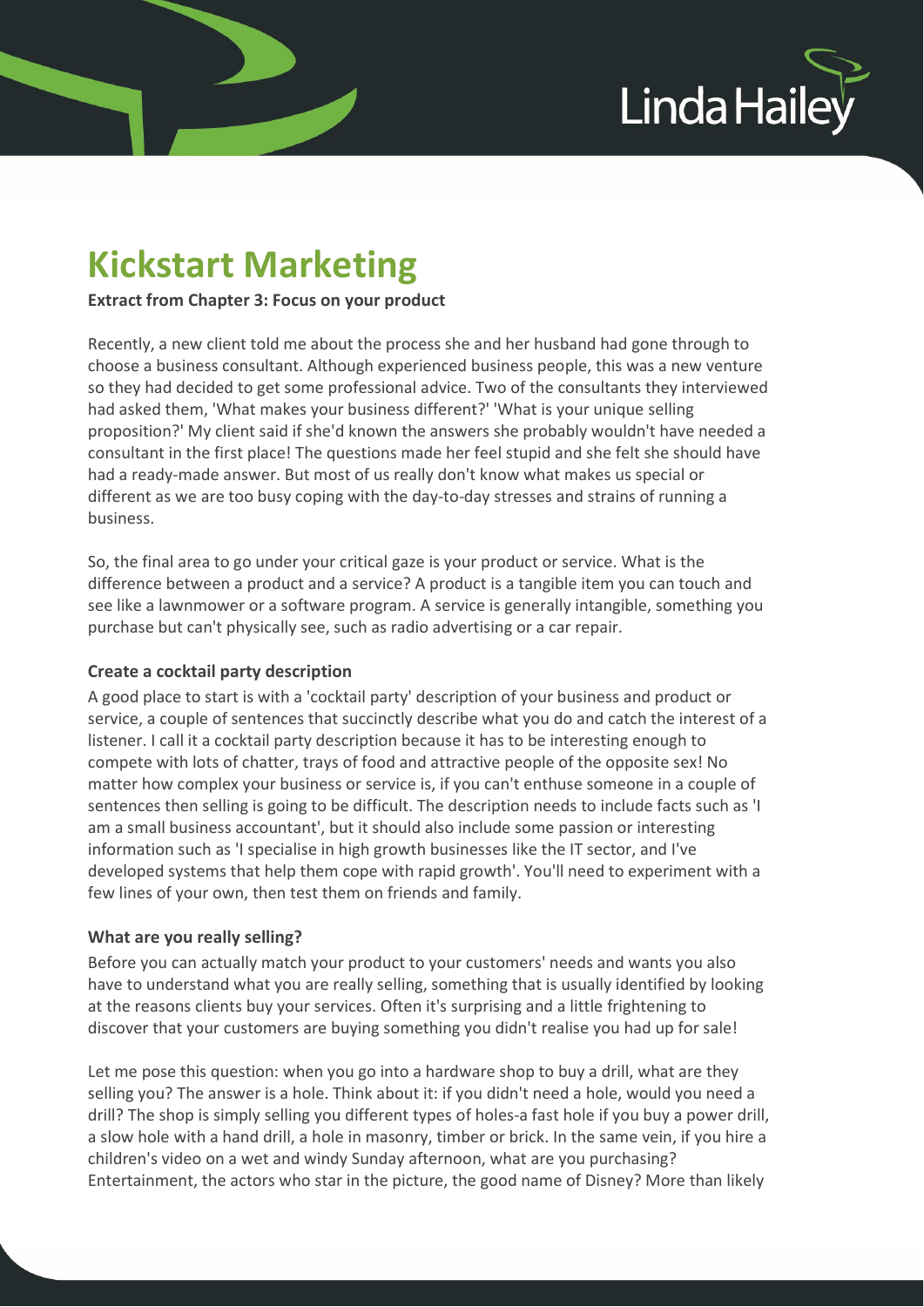you are purchasing an hour and a half of peace and quiet. Often when we are asked what are we selling we are tempted to say service, quality or expertise, but we need to think harder about the real reason people buy from us.

As a marketing consultant it would be easy to say I'm selling my years of experience, my knowledge and my unique concept for a marketing plan, but the fact of life is that my clients don't give a damn about those things. When they buy my services they are looking for increased revenue and profit, more clients and ideas that will save them time and money. If you are having trouble working out what it is you are really selling, ask yourself what the major motivation is for your clients to buy your product or service. If you understand what it is you are really selling, you will find that you can relate directly to your customer in your advertising and sales activities.

### Features versus benefits

Once you know what you are selling, try to deconstruct your product or service to identify all its features. A feature is typically an attribute of the product or service. If I was selling a refrigerator some of the features you could expect to see would be size in cubic litres, energy rating, frost free capability, adjustable shelves, butter conditioner and freezer capacity. If I was selling a training service some of the features could include a one day course in conflict resolution, on-site team development training, accredited courses, offices in capital cities, onsite visits, free needs analysis and tailored courses.

Take the time to try to write down as many features as possible of your product or service. Don't be satisfied with broad features like quality service or friendly staff; instead, detail all the aspects that mean quality service. Features can be very specific, such as the only factory qualified repair mechanic in the city, or more generic such as made in Australia.

The good news is that features are pretty easy to recognise once you get started. In fact, if you open the Yellow Pages or local paper you will see that most advertising lists the features of a product or business. The bad news is that customers don't buy features, they buy WIIFMs (what's in it for me), otherwise known as benefits.

Too many businesses market by telling their potential customers about their features and then leave it up to the customer to work out what's in it for them. Your marketing should talk about the benefits, about why the client should buy your service as opposed to your competitor's.

To turn a feature into a benefit you need to add the words 'so you' to the end of the feature.

For example, this fridge:

- Is 150 cubic litres so you can fit three cartons of beer, two dozen bottles of wine and a tray of smoked salmon in it.
- Is a number four energy rating so you will save on electricity.
- Is frost free so you never have to waste time standing around with kettles full of hot water scraping ice out of the freezer.
- Has adjustable shelves so you can fit extra large bottles or cartons in it.
- Has a butter conditioner so you can have spreadable butter whenever you want.
- Has a large freezer capacity so you can cut down on your weekly shopping time and take advantage of specials at the supermarket or butcher.